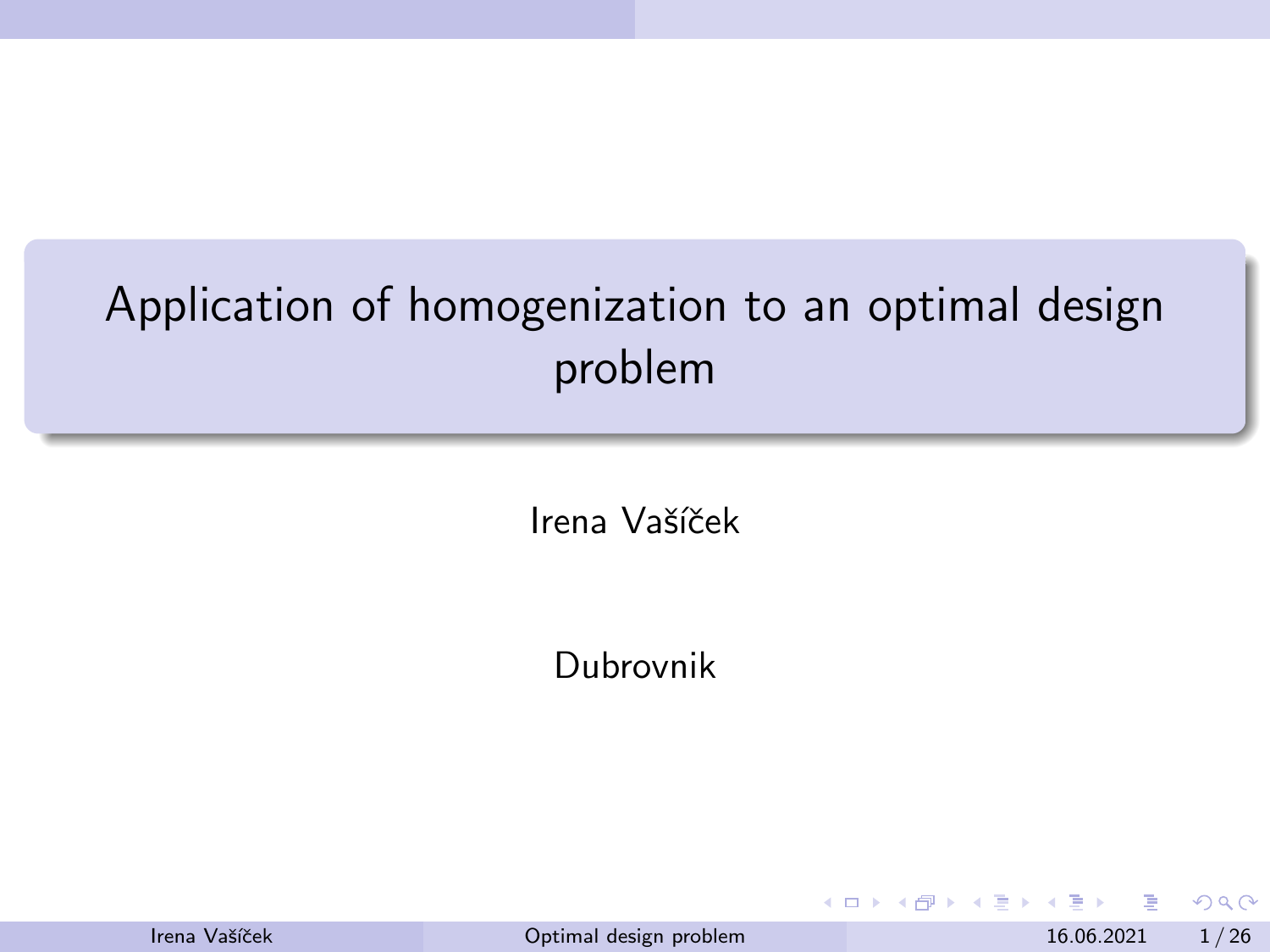## <span id="page-1-0"></span>Setting the problem

- Let us consider mixtures of two conducting phases characterized by two symmetric positive definite tensors  $A_0$  and  $A_1$ .
- We denote by  $\eta$  the amplitude or contrast between the two materials:  $A_1 = A_0(1 + n), |\eta| \ll 1$
- Denoting by  $\chi$  the characteristic function of the region occupied by phase  $A_1$ , we define a conductivity tensor  $A = (1 - \chi)A_0 + \chi A_1 = A_0(1 + \eta \chi)$

 $\Omega$ 

イロト イ押 トイヨ トイヨ トーヨ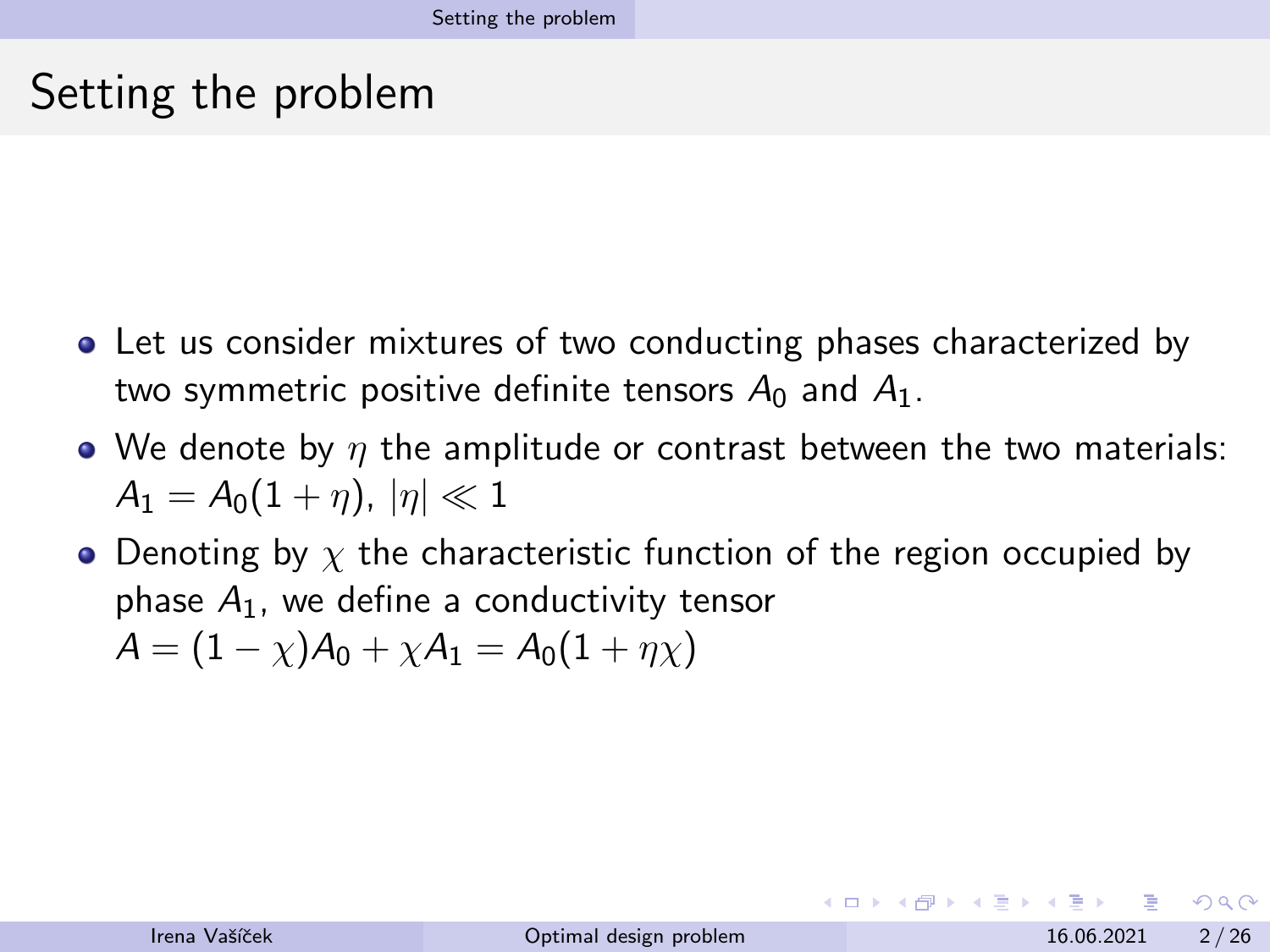$$
\mathcal{U}_{ad1} = \left\{ \chi \in L^{\infty}(\Omega; \{0,1\}) : \int_{\Omega} \chi(x) dx = \Theta |\Omega| a.e. t \in \langle 0, T \rangle \right\},\,
$$

or

$$
\mathcal{U}_{ad2} = \left\{ \chi \in L^{\infty}(Q; \{0,1\}) : \int_{Q} \chi(t,x) dx dt = \Theta|Q| \right\}.
$$

 $\bullet$   $\mathcal{U}_{ad}$  is  $\mathcal{U}_{ad1}$  or  $\mathcal{U}_{ad2}$ 

1. 
$$
V := H_0^1(\Omega)
$$
,  $V' := H^{-1}(\Omega)$  and  $H := L^2(\Omega)$ ,  $V \hookrightarrow H \hookrightarrow V'$   
\n2.  $V := L^2(0, T; V)$ ,  $V' := L^2(0, T; V')$  and  $H := L^2(0, T; H)$ ,  
\n $V \hookrightarrow H \hookrightarrow V'$ 

 $299$ 

イロト イ部 トイモ トイモト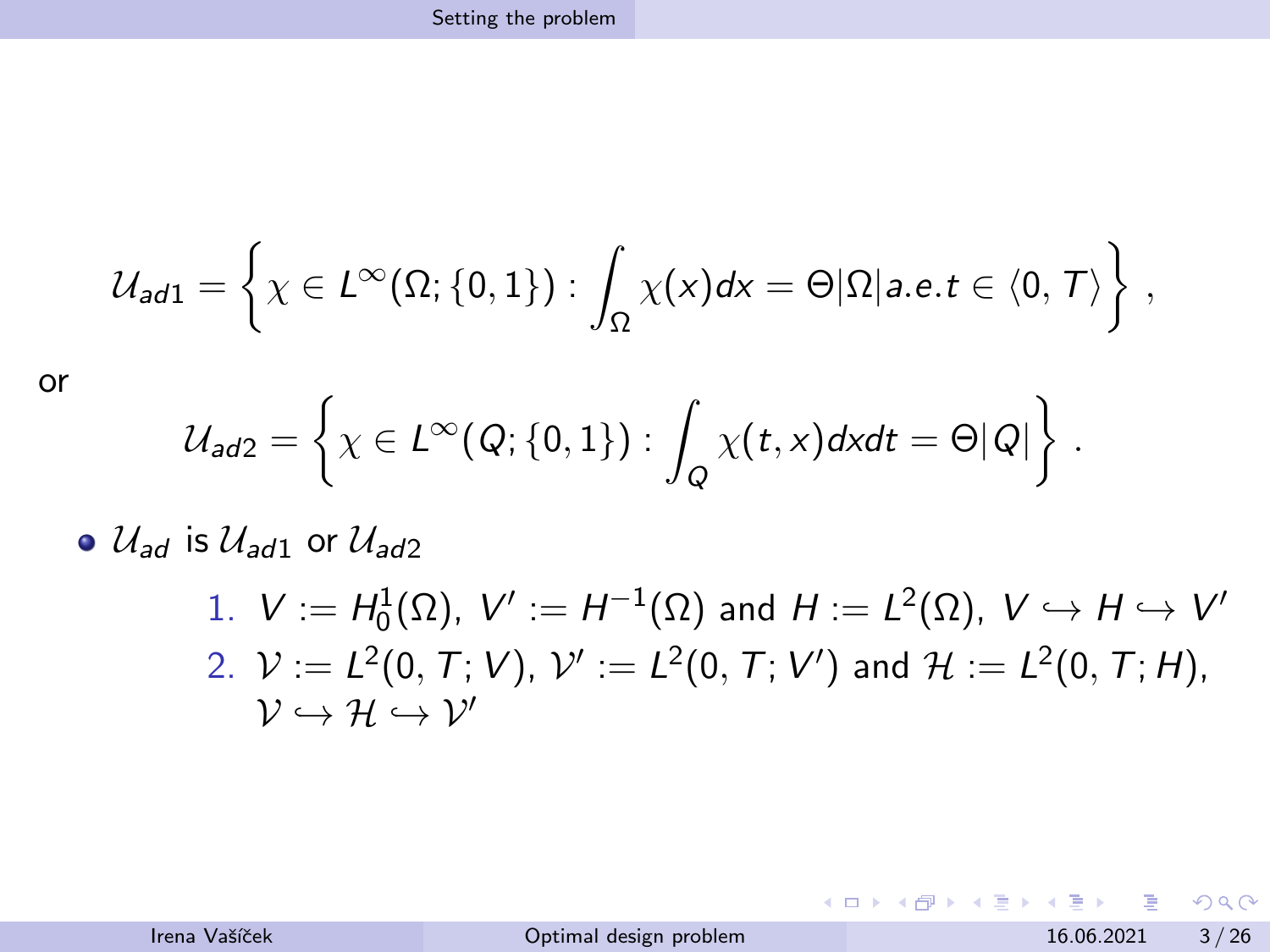We want to minimize an objective function of the type:

 $J(\chi)=\int^T\,\int j(u)d\mathsf{x}dt$ ,  $j\in\mathcal{C}^3$  such that:  $\exists C>0 \,\, \left|j(u)\right|\leq C(\left|u\right|^2+1),\ \left|j'(u)\right|\leq C(\left|u\right|+1),\ \left|j''(u)\right|\leq C,$  where  $u$  is unique solution of problem:

<span id="page-3-0"></span>
$$
\begin{cases}\n\dot{u} - \text{div}(A\nabla u) = f \text{ in } Q = \langle 0, T \rangle \times \Omega \\
u = 0 \text{ on } \langle 0, T \rangle \times \partial \Omega \\
u(0, \cdot) = g \text{ in } \Omega\n\end{cases}
$$
\n(1)

Problem 1

We call "orginal" optimal design problem

 $\inf_{\chi \in \mathcal{U}_{ad}} J(\chi)$  .

| Irena Vašíček |  |  |
|---------------|--|--|
|               |  |  |

 $\Omega$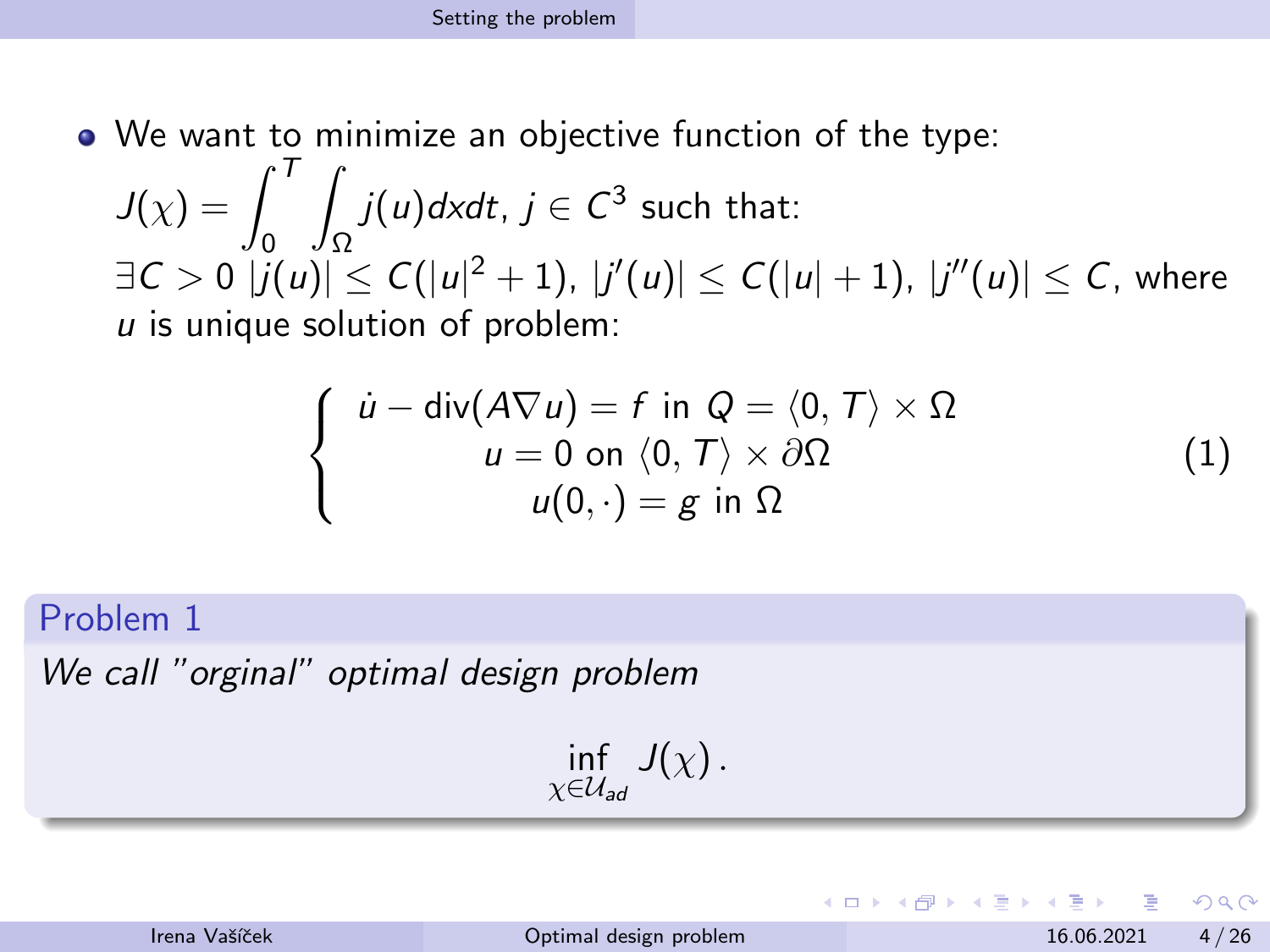### <span id="page-4-0"></span>1st step

 $\bullet$  Since the matrix A is an affine function of  $\eta$ , the solution  $\mu$  is analytic with respect to  $\eta$ , and we can write

$$
u = u_0 + \eta u_1 + \eta^2 u_2 + \ldots \approx u_0 + \eta u_1 + \eta^2 u_2
$$

We make a Taylor expansion in the objective function to get:

$$
J(\chi) \approx \int_0^T \int_{\Omega} \left( j(u_0) + \eta j'(u_0) u_1 + \eta^2 \left( j'(u_0) u_2 + \frac{1}{2} j''(u_0) (u_1)^2 \right) \right) =: J_{sa}(\chi).
$$

 $QQ$ 

イロト イ押ト イヨト イヨト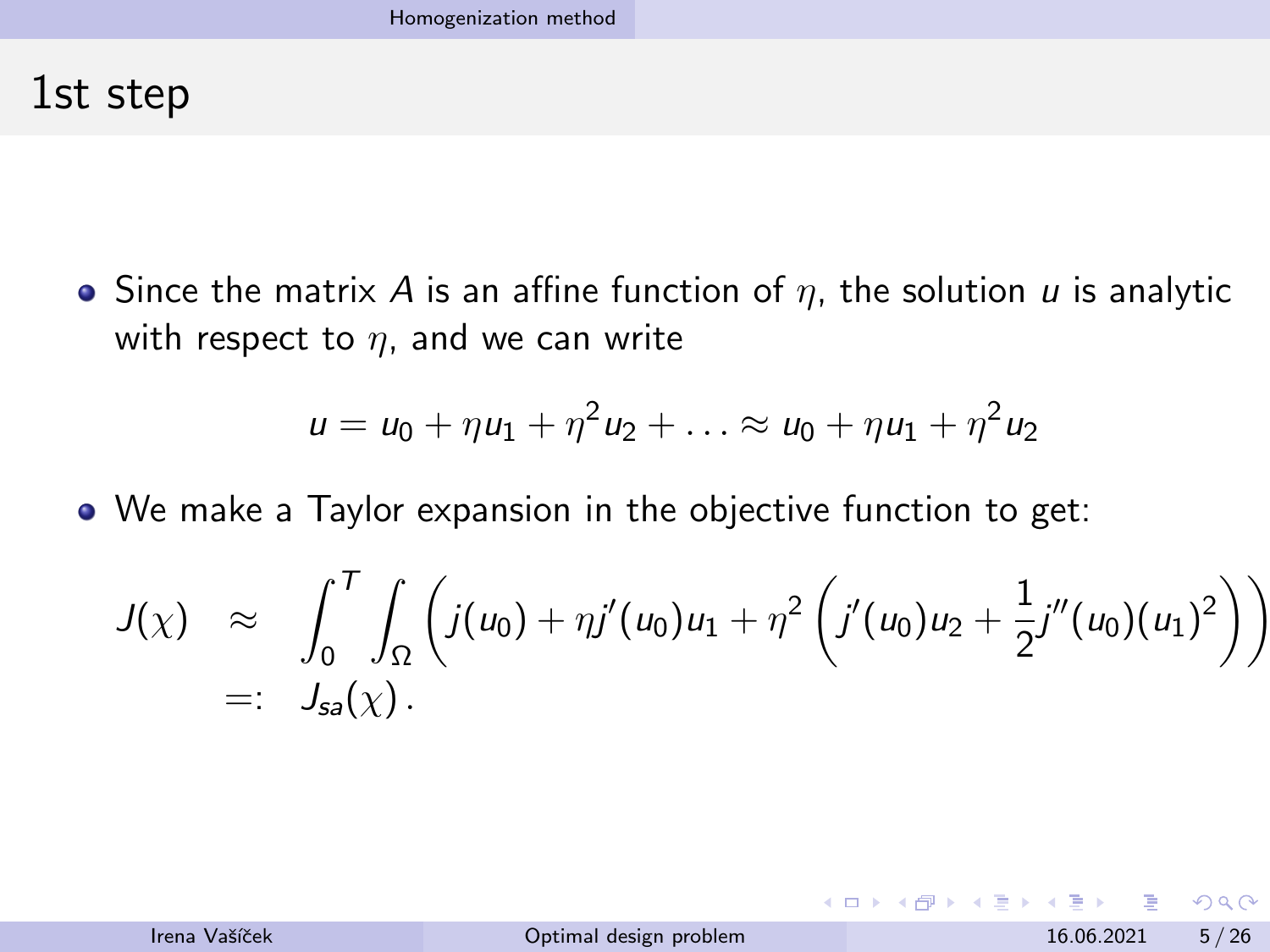• Plugging this in [\(1\)](#page-3-0) yields three equations for  $(u_0, u_1, u_2)$ 

<span id="page-5-0"></span>
$$
\begin{cases}\n\dot{u_0} - \text{div}(A_0 \nabla u_0) = f \text{ in } Q \\
u_0 = 0 \text{ on } \langle 0, T \rangle \times \partial \Omega \\
u_0(0, \cdot) = g \text{ in } \Omega\n\end{cases}
$$
\n(2)

$$
\left\{\begin{array}{c} \dot{u_1} -\operatorname{div}(A_0 \nabla u_1) = \operatorname{div}(\chi A_0 \nabla u_0) \text{ in } Q \\ u_1 = 0 \text{ on } \langle 0, T \rangle \times \partial \Omega \\ u_1(0, \cdot) = 0 \text{ in } \Omega \end{array}\right.
$$

$$
\begin{cases}\n\dot{u}_2 - \operatorname{div}(A_0 \nabla u_2) = \operatorname{div}(\chi A_0 \nabla u_1) \text{ in } Q \\
u_2 = 0 \text{ on } \langle 0, T \rangle \times \partial \Omega \\
u_2(0, \cdot) = 0 \text{ in } \Omega\n\end{cases}
$$
\n(4)

イロト イ押ト イヨト イヨト

 $299$ 

(3)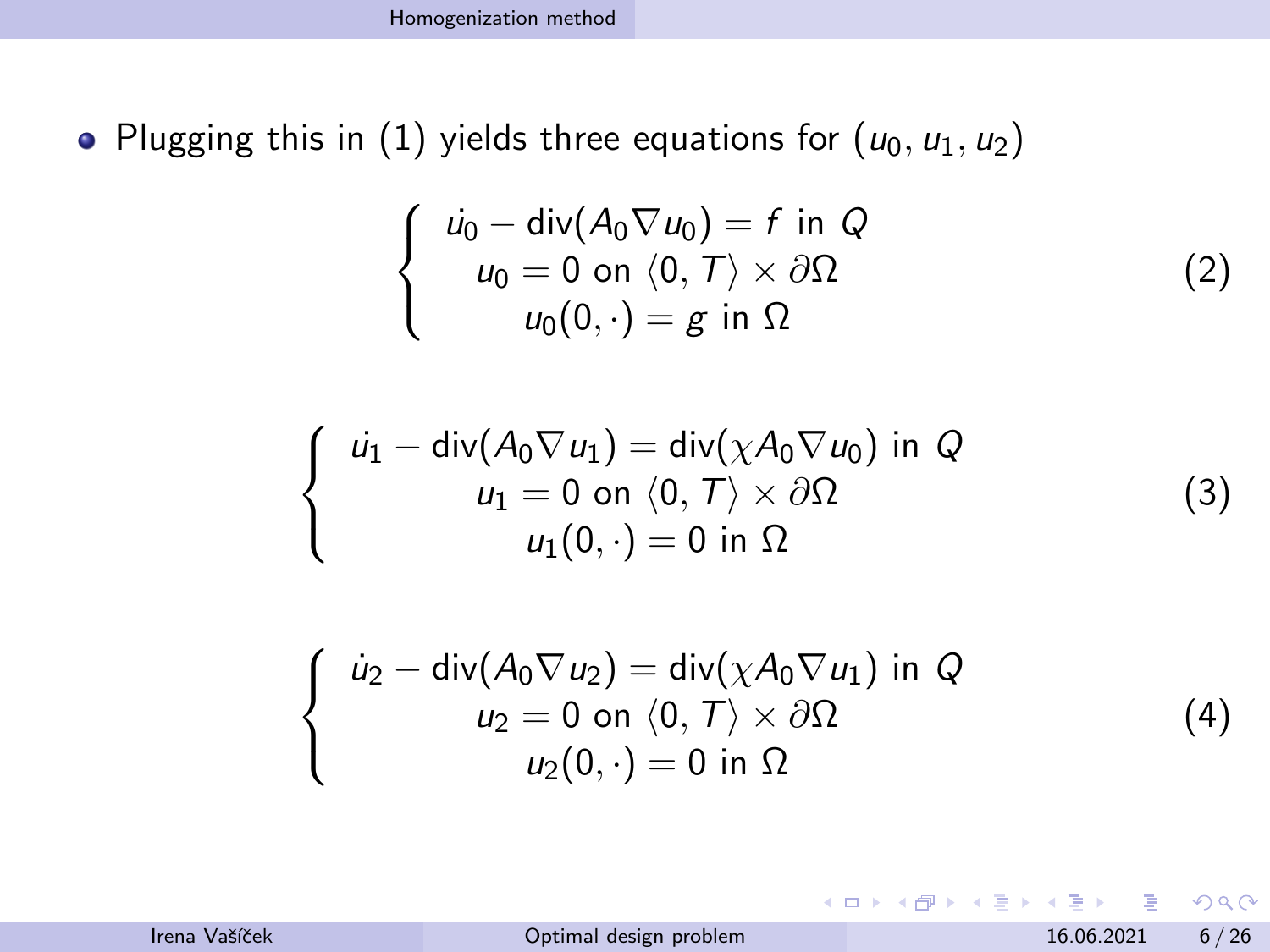#### Problem 2

We call "small amplitude" optimal design problem the second-order asymptotic of problem (P), namely

$$
\inf_{\chi \in \mathcal{U}_{ad}} J_{sa}(\chi) \tag{5}
$$

| Irena Vašíček |
|---------------|
|               |

4 0 8

化重新润滑脂

 $299$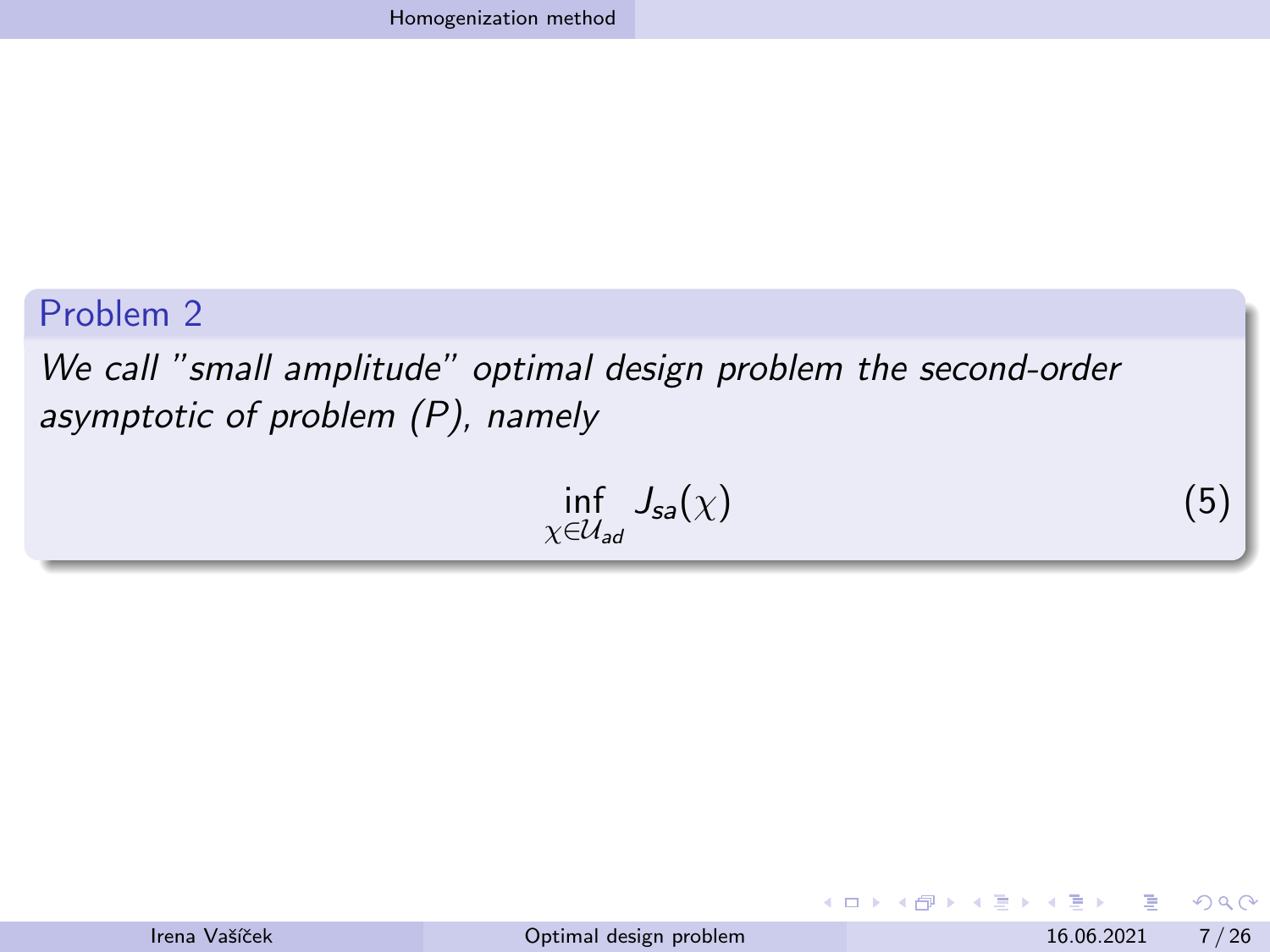# 2nd step

- Instead of one characteristic function we take a sequence of characteristic functions
- Instead of solutions  $u_1$ ,  $u_2$  we take sequences of solutions associated to the sequence of characteristic functions

$$
\begin{cases}\n\dot{u_0} - \text{div}(A_0 \nabla u_0) = f \text{ in } Q \\
u_0 = 0 \text{ on } \langle 0, T \rangle \times \partial \Omega \\
u_0(0, x) = g \text{ in } \Omega\n\end{cases}
$$

$$
\begin{cases}\n\dot{u}_1^n - \operatorname{div}(A_0 \nabla u_1^n) = \operatorname{div}(\chi^n A_0 \nabla u_0) \text{ in } Q \\
u_1^n = 0 \text{ on } \langle 0, T \rangle \times \partial \Omega \\
u_1^n(0, x) = 0 \text{ in } \Omega\n\end{cases}
$$

$$
\begin{cases}\n\dot{u}_2^n - \operatorname{div}(A_0 \nabla u_2^n) = \operatorname{div}(\chi^n A_0 \nabla u_1^n) \text{ in } Q \\
u_2^n = 0 \text{ on } \langle 0, T \rangle \times \partial \Omega \\
u_2^n(0, x) = 0 \text{ in } \Omega\n\end{cases}
$$

 $\Omega$ 

化重新润滑脂

4 0 F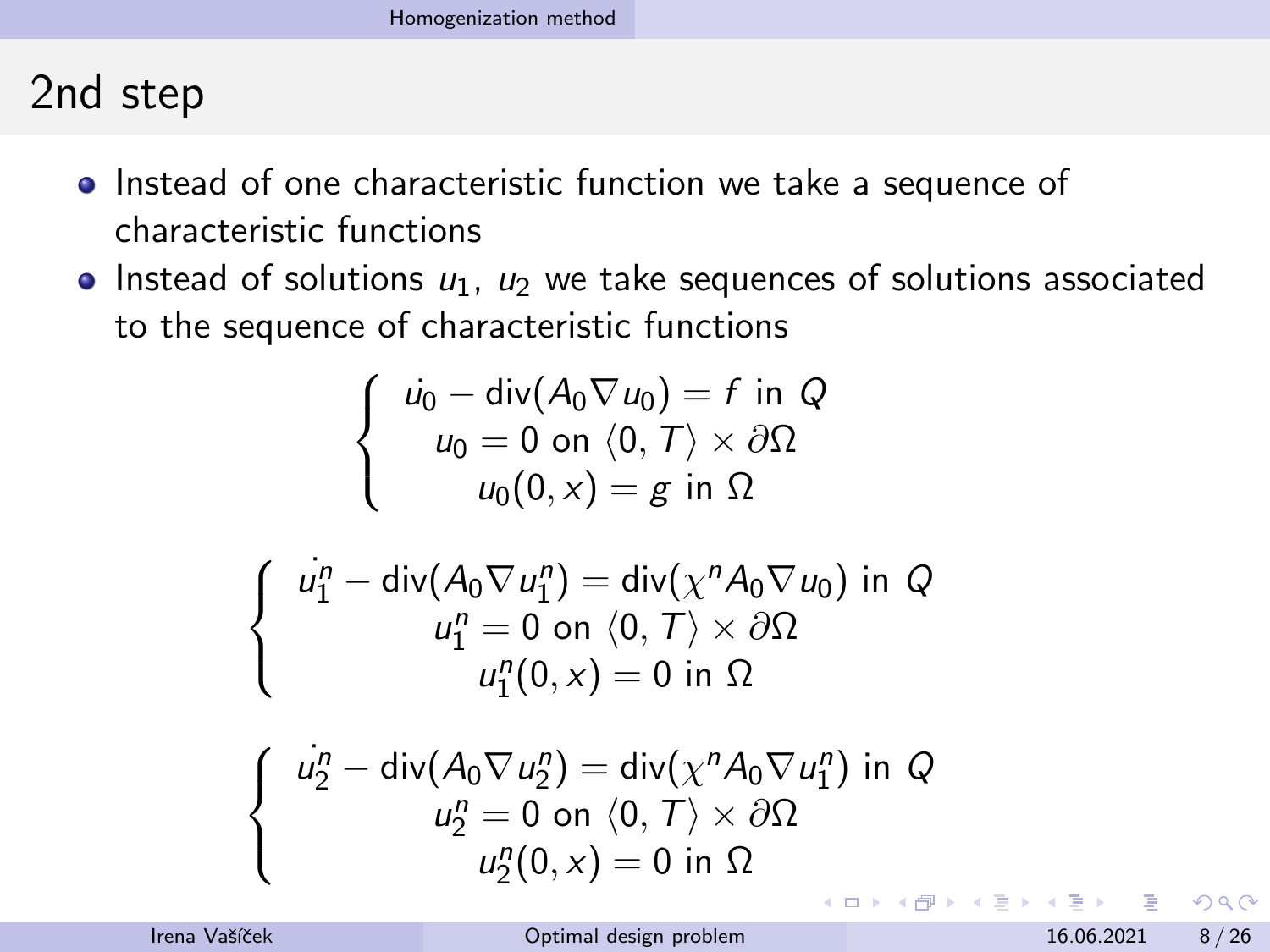$$
\begin{cases}\n u_1^n - \operatorname{div}(A_0 \nabla u_1^n) = \operatorname{div}(\chi^n A_0 \nabla u_0) \text{ in } Q \\
 u_1^n = 0 \text{ on } \langle 0, T \rangle \times \partial \Omega \\
 u_1^n(0, \cdot) = 0 \text{ in } \Omega\n\end{cases}
$$

 $2990$ 

メロトメ 御 トメ 君 トメ 君 トー 君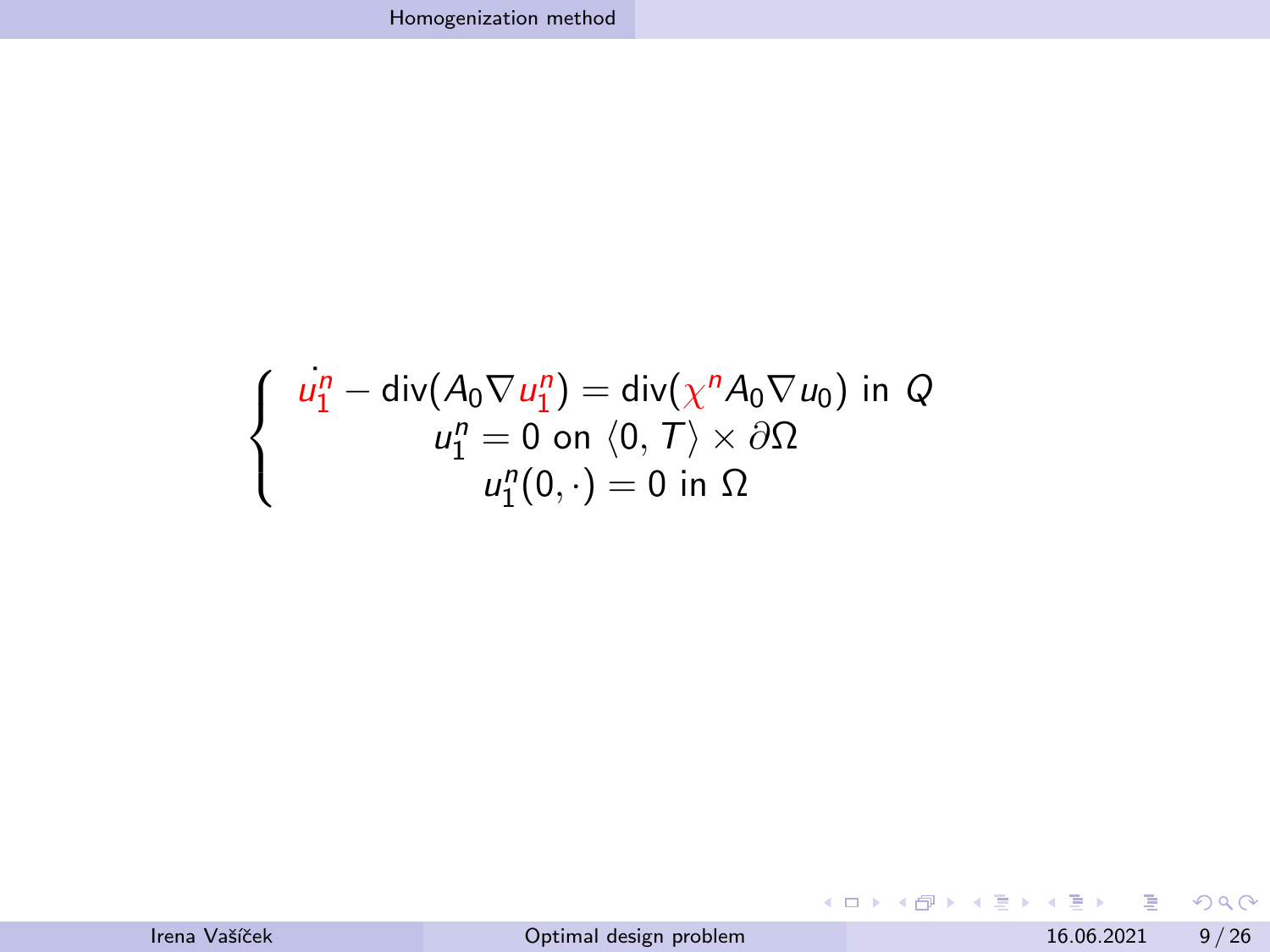<span id="page-9-0"></span>
$$
\begin{cases}\n\dot{u_1} - \text{div}(A_0 \nabla u_1) = \text{div}(\theta A_0 \nabla u_0) \text{ in } Q \\
u_1 = 0 \text{ on } \langle 0, T \rangle \times \partial \Omega \\
u_1(0, \cdot) = 0 \text{ in } \Omega\n\end{cases}
$$

メロトメ 倒 トメ 君 トメ 君 トッ 君

 $QQ$ 

(6)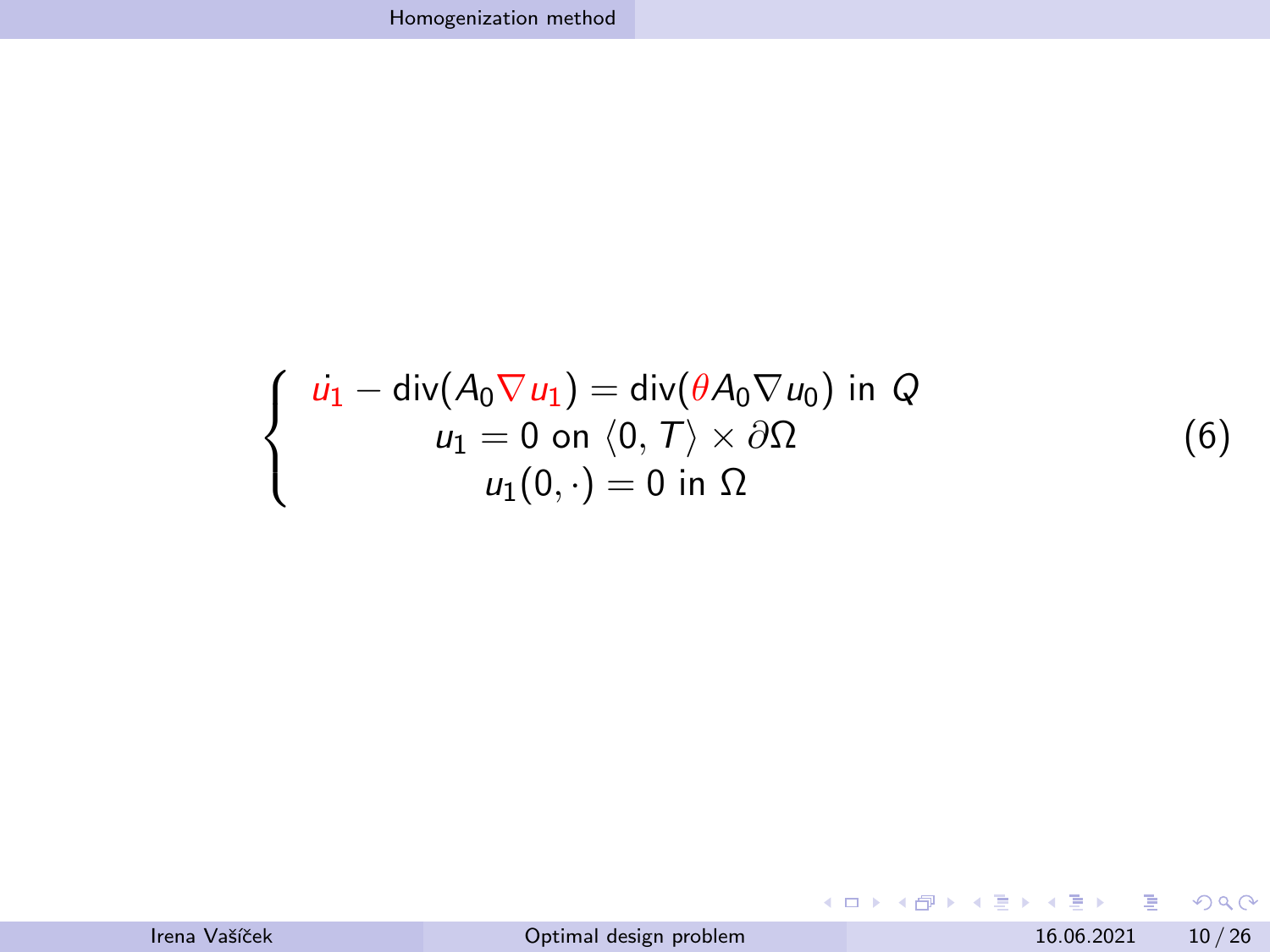$$
\begin{cases}\n\dot{u}_2^n - \operatorname{div}(A_0 \nabla u_2^n) = \operatorname{div}(\chi^n A_0 \nabla u_1^n) \text{ in } Q \\
u_2^n = 0 \text{ on } \langle 0, T \rangle \times \partial \Omega \\
u_2^n(0, x) = 0 \text{ in } \Omega\n\end{cases}
$$

$$
u_1^n - \text{div}(A_0 \nabla u_1^n) = \text{div}(\chi^n A_0 \nabla u_0)
$$
  

$$
\mathcal{F}(\nabla u_1^n) = -\frac{(2\pi)^2 (\xi \otimes \xi) \mathcal{F}(\chi^n \nabla u_0)}{-2\pi i \tau + (2\pi)^2 A_0 \xi \cdot \xi}
$$

K ロ X K 伊 X K ミ X K ミ X ミ → D V Q Q →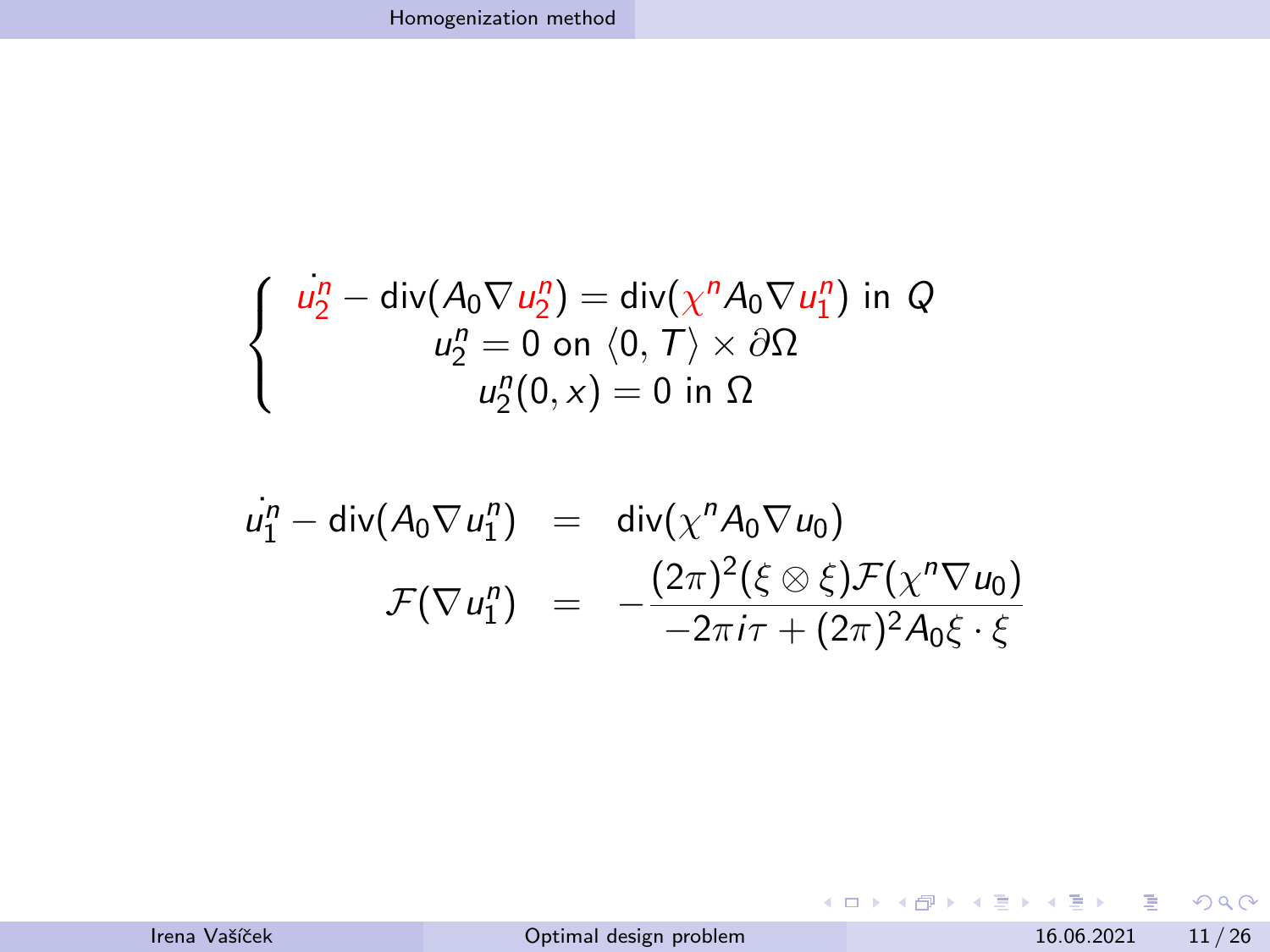#### Antonić, Lazar

If  $u^n$  is a sequence of functions in  $L^2(\mathbb{R}^{1+N};\mathbb{R}^r)$  such that  $u^n\rightharpoonup 0$ (weakly), then there exists a subsequence  $(u^{n'})$  and a complex  $r \times r$ matrix Radon measure  $\mu$  on  $\mathbb{R}^{1+N}\times P^N$  such that for any  $\phi_1,\phi_2\in\mathcal{C}_0(\mathbb{R}^{1+\mathcal{N}})$  i  $\psi\in\mathcal{C}(\mathit{P}^{\mathcal{N}})$ :

$$
\lim_{n'} \quad \int_{\mathbb{R}^{1+N}} \mathcal{F}(\phi_1 u^{n'}) \otimes \mathcal{F}(\phi_2 u^{n'})(\psi \circ \pi) d\xi = \langle \mu, (\phi_1 \overline{\phi}_2) \boxtimes \psi \rangle
$$
\n
$$
= \quad \int_{\mathbb{R}^{1+N} \times P^N} \phi_1(x) \overline{\phi}_2(x) \psi(\xi) d\mu(x, \xi).
$$

Measure  $\mu$  from the above theorem we call (parabolic) variant H-measure associated to (a sub)sequence (of)  $u^n$ .

$$
P^N \dots (2\pi\tau)^2 + (2\pi\xi)^4 = 1
$$
  

$$
\pi(\tau,\xi) = \left(\frac{\tau}{\rho^2(\tau,\xi)}, \frac{\xi}{\rho(\tau,\xi)}\right)
$$

 $\Omega$ 

K ロ ▶ K 御 ▶ K 君 ▶ K 君 ▶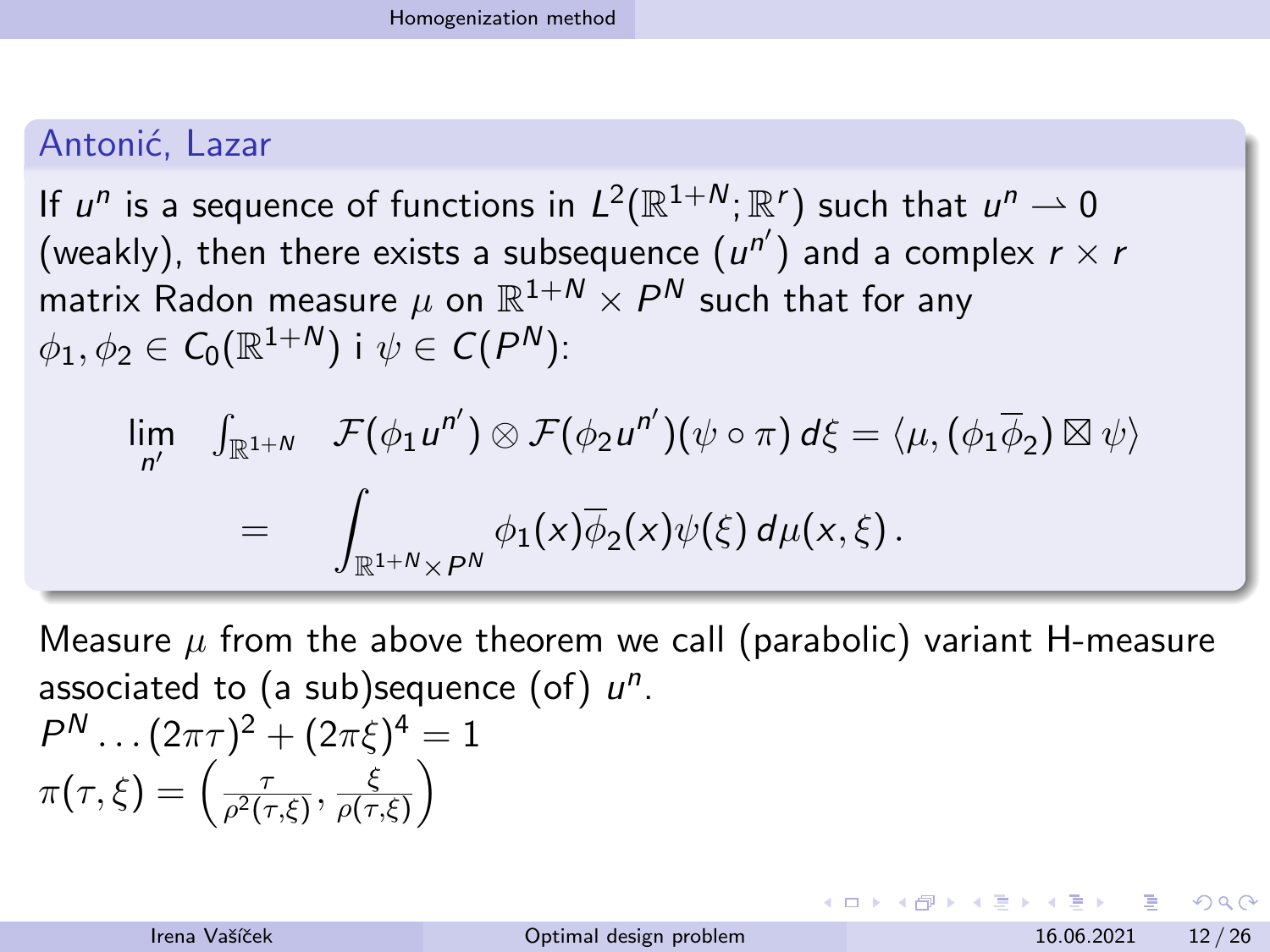$$
\begin{cases}\n\frac{u_2^n - \text{div}(A_0 \nabla u_2^n) = \text{div}(\chi^n A_0 \nabla u_1^n) \text{ in } Q \\
u_2^n = 0 \text{ on } \langle 0, T \rangle \times \partial \Omega \\
u_2^n(0, x) = 0 \text{ in } \Omega\n\end{cases}
$$

<span id="page-12-0"></span>
$$
\begin{cases}\n\dot{u}_2 - \text{div}(A_0 \nabla u_2) = \text{div}(\theta A_0 \nabla u_1) - \text{div}(\theta (1 - \theta) A_0 M A_0 \nabla u_0) \text{ in } Q \\
u_2 = 0 \text{ on } \langle 0, T \rangle \times \partial \Omega \\
u_2(0, \cdot) = 0 \text{ in } \Omega\n\end{cases}
$$
\n(7)

where 
$$
M(t, x) = \int_{P^N} \frac{(2\pi)^2 \xi \otimes \xi}{-2\pi i \tau + (2\pi)^2 A_0 \xi \cdot \xi} \nu(t, x, d\tau, d\xi).
$$

Irena Vašíček **[Optimal design problem](#page-0-0)** 16.06.2021 13/26

K ロ X K 伊 X K ミ X K ミ X ミ → D V Q Q →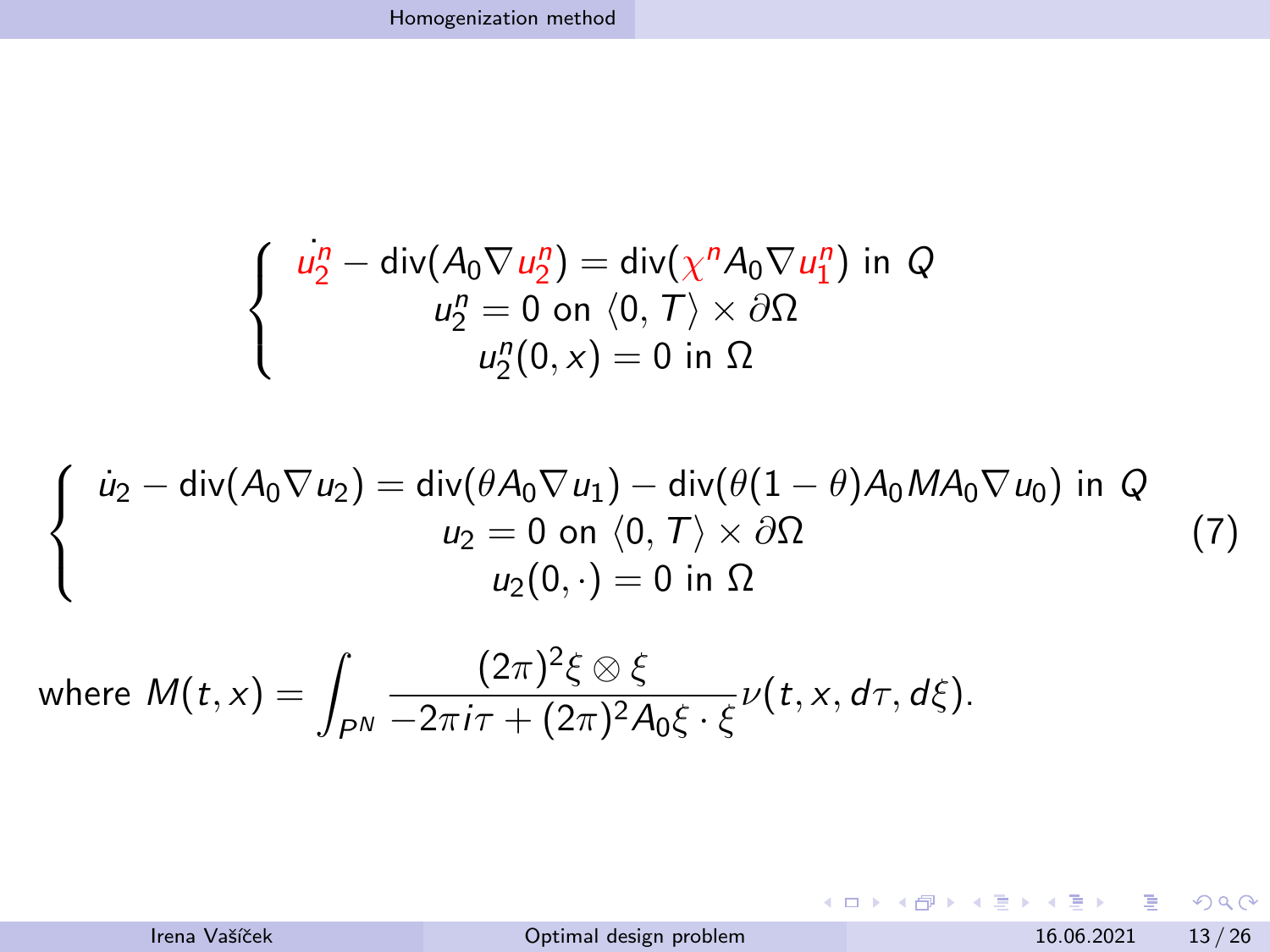$$
\lim_{n\to\infty}J_{sa}(\chi)=J_{sa}^*(\theta,\nu)\,,
$$

where  $u_0$ ,  $u_1$  i  $u_2$  are solutions of the state equations [\(2\)](#page-5-0), [\(6\)](#page-9-0) and [\(7\)](#page-12-0) respectively.

Problem 3

We call "relaxed small amplitude" optimal design problem

$$
\inf_{(\theta,\nu)\in\mathcal{U}_{ad}^*}\mathcal{J}_{sa}^*(\theta,\nu)\,,\tag{8}
$$

K ロト K 御 ト K 唐 ト K 唐

where

$$
\mathcal{U}_{ad}^* = \left\{ \begin{array}{c} (\theta, \nu) \in L^\infty(Q; [0,1]) \times \mathcal{P}(Q, P^N) \\ t.d. \int_Q \theta(t, x) dt dx = \Theta|Q| \end{array} \right\}
$$

 $\int_{P^N} \nu(t, x, \tau, \xi) d\tau d\xi = 1$  a.e  $(t, x) \in Q$  $P^N \dots (2\pi\tau)^2 + (2\pi\xi)^4 = 1$ 

 $QQ$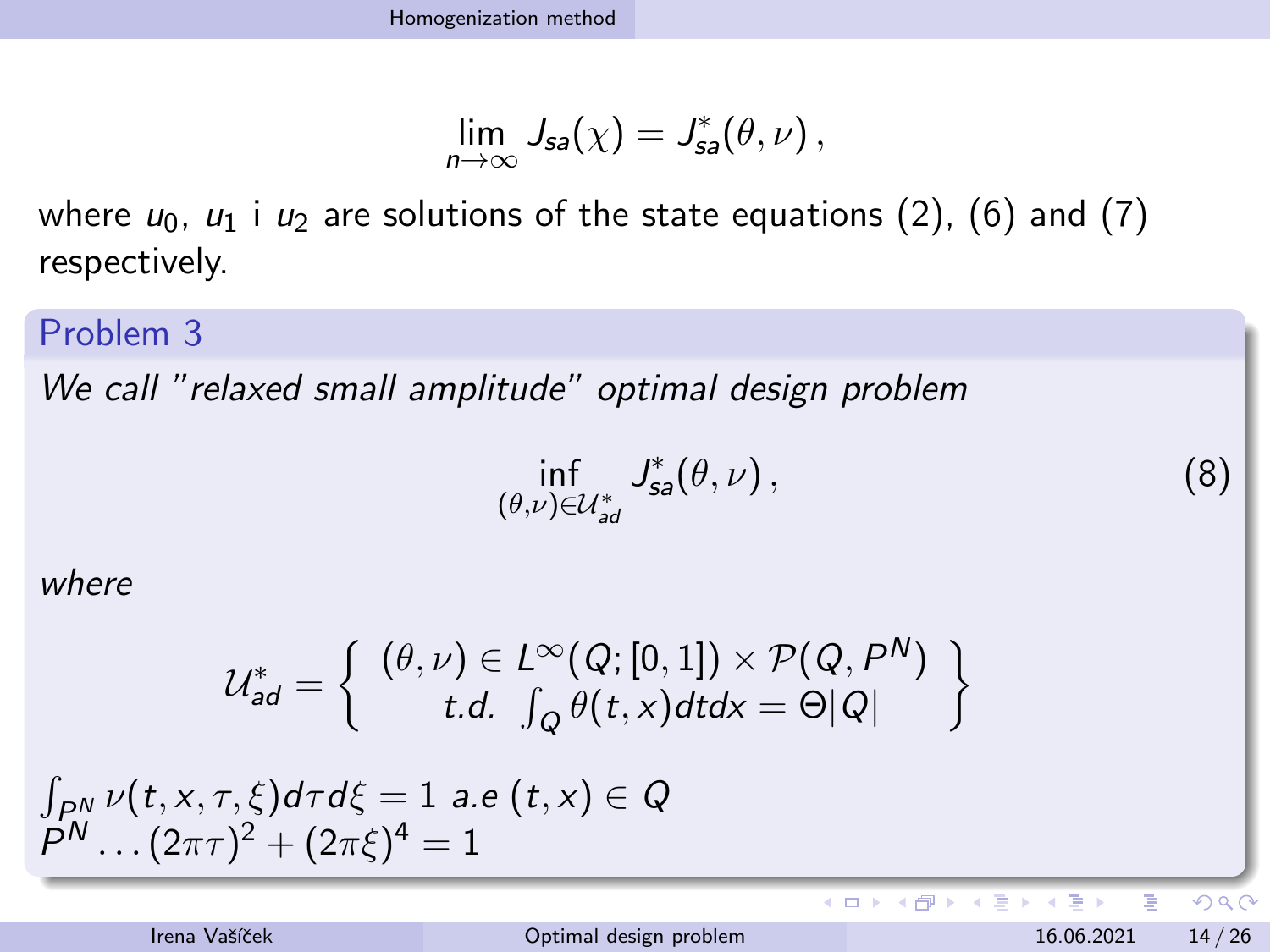#### Teorem 1

(P3) is relaxation of problem (P2) in sense that exist  $(\theta^*, \nu^*) \in \mathcal{U}^*_{ad}$  such that

$$
J_{sa}^*(\theta^*, \nu^*) = \inf_{(\theta,\nu) \in \mathcal{U}_{ad}^*} J_{sa}^*(\theta, \nu)
$$
(9)

and

$$
\inf_{\chi \in \mathcal{U}_{ad}} J_{sa}(\chi) = \inf_{(\theta,\nu) \in \mathcal{U}_{ad}^*} J_{sa}^*(\theta,\nu).
$$
 (10)

| Irena Vašíček | Optimal design problem | 15/26<br>16.06.2021 |
|---------------|------------------------|---------------------|
|               |                        |                     |

 $OQ$ 

イロト イ部 トイヨ トイヨト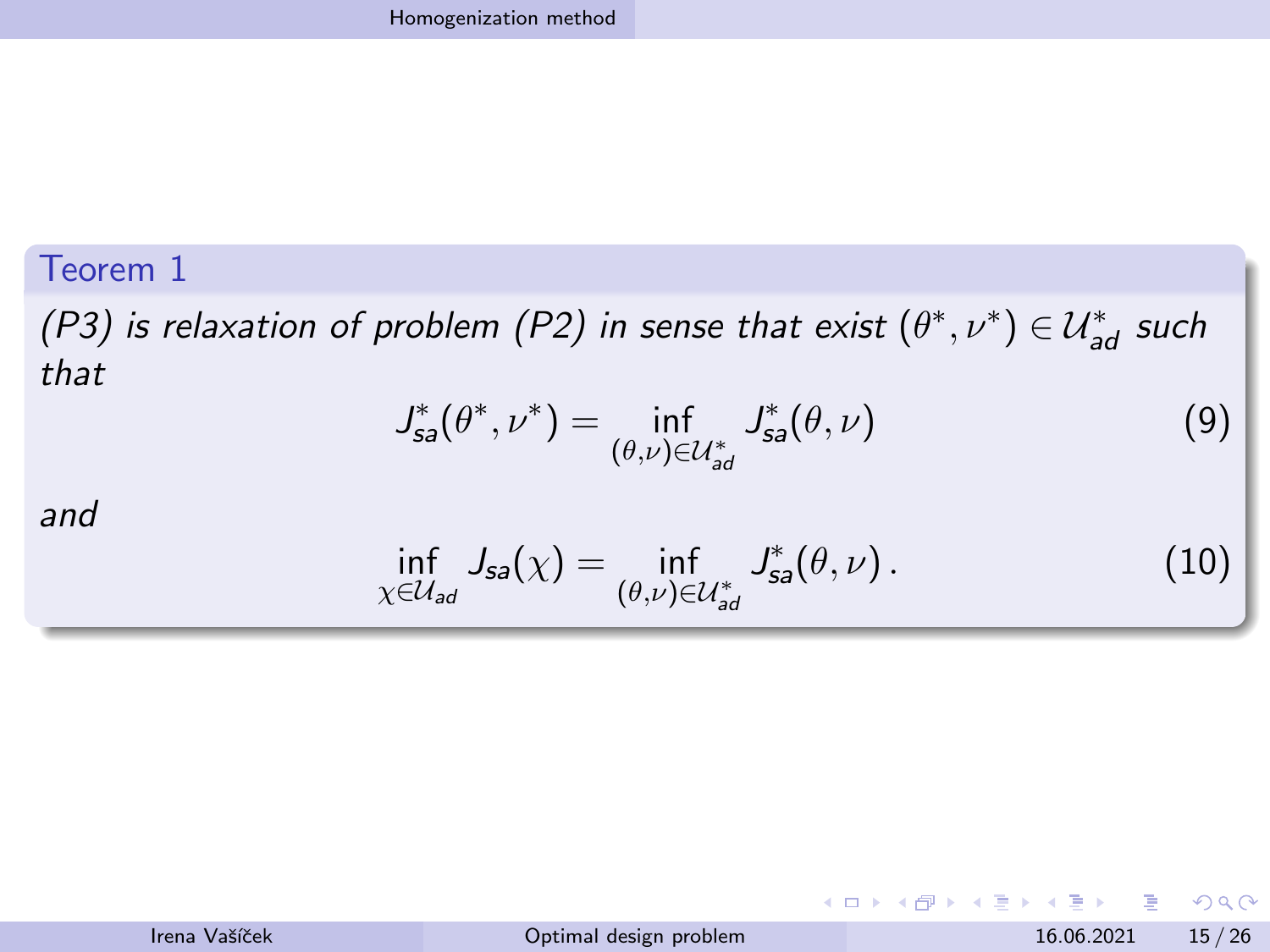#### Propozicija 2

$$
\min_{(\theta,\nu)\in\mathcal{U}_{ad}^{sl}} J_{sa}^*(\theta,\nu) = \min_{(\theta,\nu)\in\mathcal{U}_{ad}^*} J_{sa}^*(\theta,\nu)
$$
(11)

where  $\mathcal{U}_{\mathsf{ad}}^{\mathsf{sl}} \subset \mathcal{U}_{\mathsf{ad}}^*$  is

$$
\mathcal{U}_{ad}^{sl} = \left\{\n\begin{array}{c}\n(\theta, \nu) \in L^{\infty}(Q; [0, 1] \times \mathcal{P}(Q, P^N)) \text{ such that} \\
\int_{Q} \theta(t, x) dt dx = \Theta|Q|, \\
\nu(t, x, \tau, \xi) = \delta(\tau - \tau^*(t, x), \xi - \xi^*(t, x)) \text{ a.e. } (t, x) \in Q\n\end{array}\n\right\}
$$

Irena Vašíček **[Optimal design problem](#page-0-0)** 16.06.2021 16/26

 $2990$ 

イロン イ部ン イヨン イヨン 一君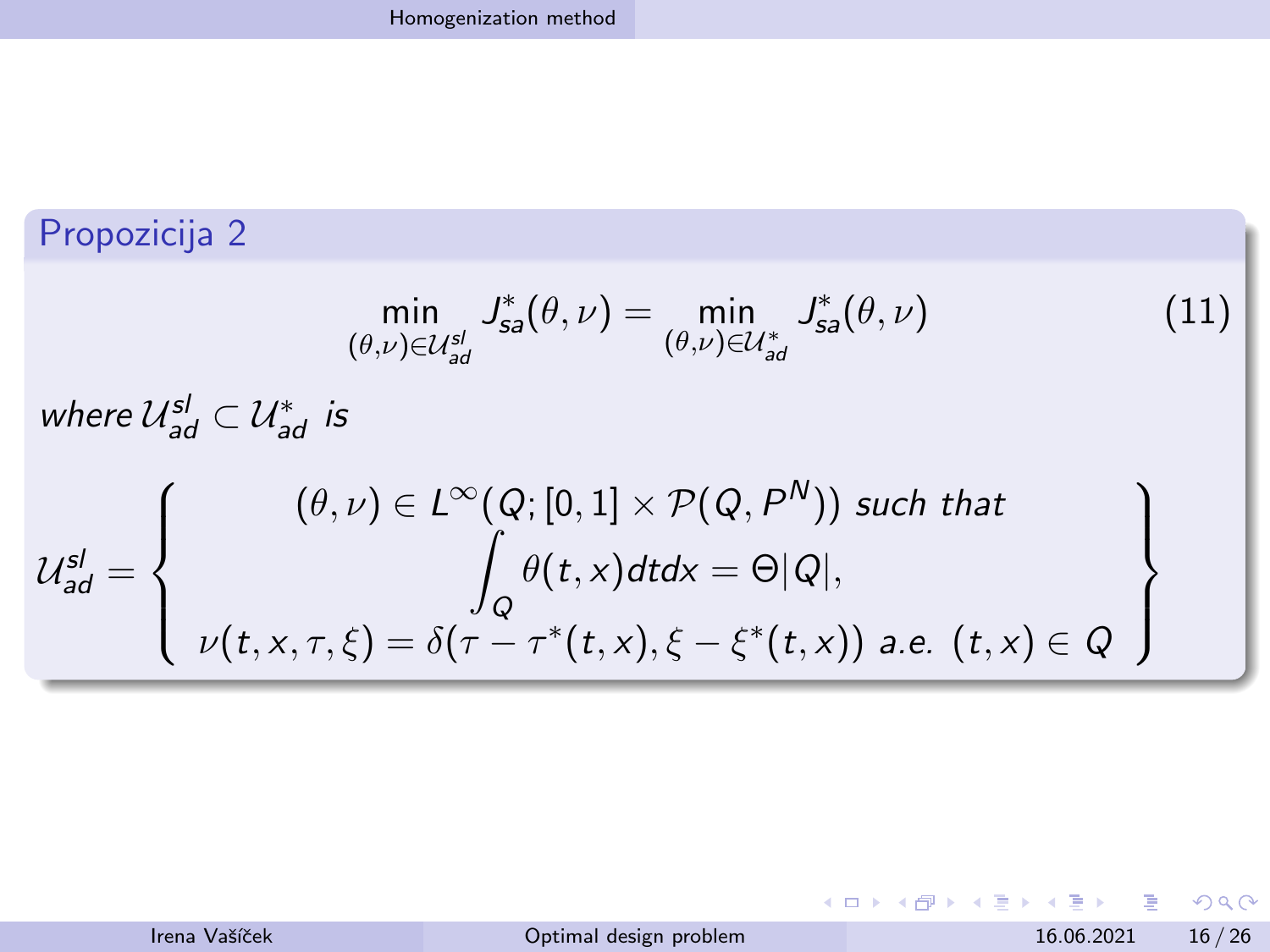$$
J_{sa}^*(\theta) = \int_Q j(u_0) dt dx - \eta \int_Q \theta A_0 \nabla u_0 \cdot \nabla p_0 dt dx
$$
  
+ 
$$
\eta^2 \int_Q \frac{1}{2} j''(u_0) (u_1)^2 dt dx - \eta^2 \int_Q \theta A_0 \nabla u_1 \cdot \nabla p_0 dt dx
$$
  
+ 
$$
\eta^2 \int_Q \theta (1 - \theta) A_0 M^* A_0 \nabla u_0 \cdot \nabla p_0 dt dx,
$$

where 
$$
M^* = \frac{(2\pi)^2 \xi^* \otimes \xi^*}{-2\pi i \tau^* + (2\pi)^2 A_0 \xi^* \cdot \xi^*}
$$

$$
\begin{cases} \dot{p}_0 + \text{div}(A_0 \nabla p_0) = -j'(u_0) \text{ in } Q \\ p_0 = 0 \text{ on } \langle 0, T \rangle \times \partial \Omega \\ p_0(T, \cdot) = 0 \text{ in } \Omega \end{cases}
$$

Irena Vašíček **[Optimal design problem](#page-0-0)** 16.06.2021 17/26

K ロ X x 何 X x モ X x モ X → 三 电 → の Q Q →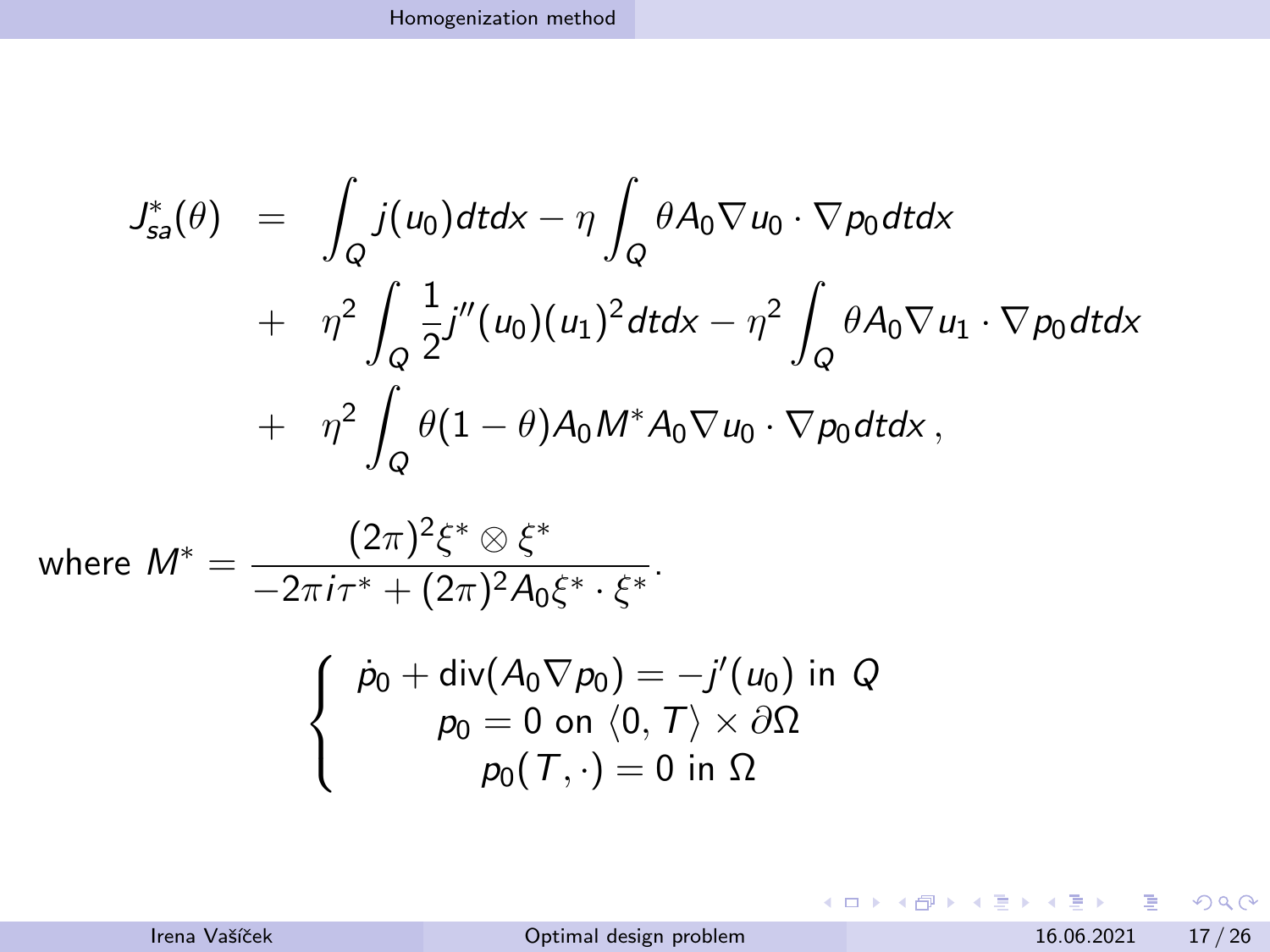#### Lemma 3

The objective function  $J_{sa}^*(\theta)$  is Frechet differentiable and its derivative in the direction  $s \in L^{\infty}(Q)$  is given by

$$
\frac{\partial J_{sa}^*}{\partial \theta}(s) = -\eta \int_Q sA_0 \nabla u_0 \cdot \nabla p_0 dt dx - \eta^2 \int_Q sA_0 \nabla u_1 \cdot \nabla p_0 dt dx \n+ \eta^2 \int_Q s(1 - 2\theta) A_0 M^* A_0 \nabla u_0 \cdot \nabla p_0 dt dx \n- \eta^2 \int_Q sA_0 \nabla u_0 \cdot \nabla p_1 dt dx,
$$

where  $p_1$  is another adjoint state:

$$
\begin{cases}\n\dot{p}_1 + \text{div}(A_0 \nabla p_1) = j''(u_0)u_1 - \text{div}(\theta A_0 \nabla p_0) \text{ in } Q \\
p_1 = 0 \text{ on } \langle 0, T \rangle \times \partial \Omega \\
p_1(T, \cdot) = 0 \text{ in } \Omega.\n\end{cases}
$$

 $\Omega$ 

イロト イ部 トイモ トイモト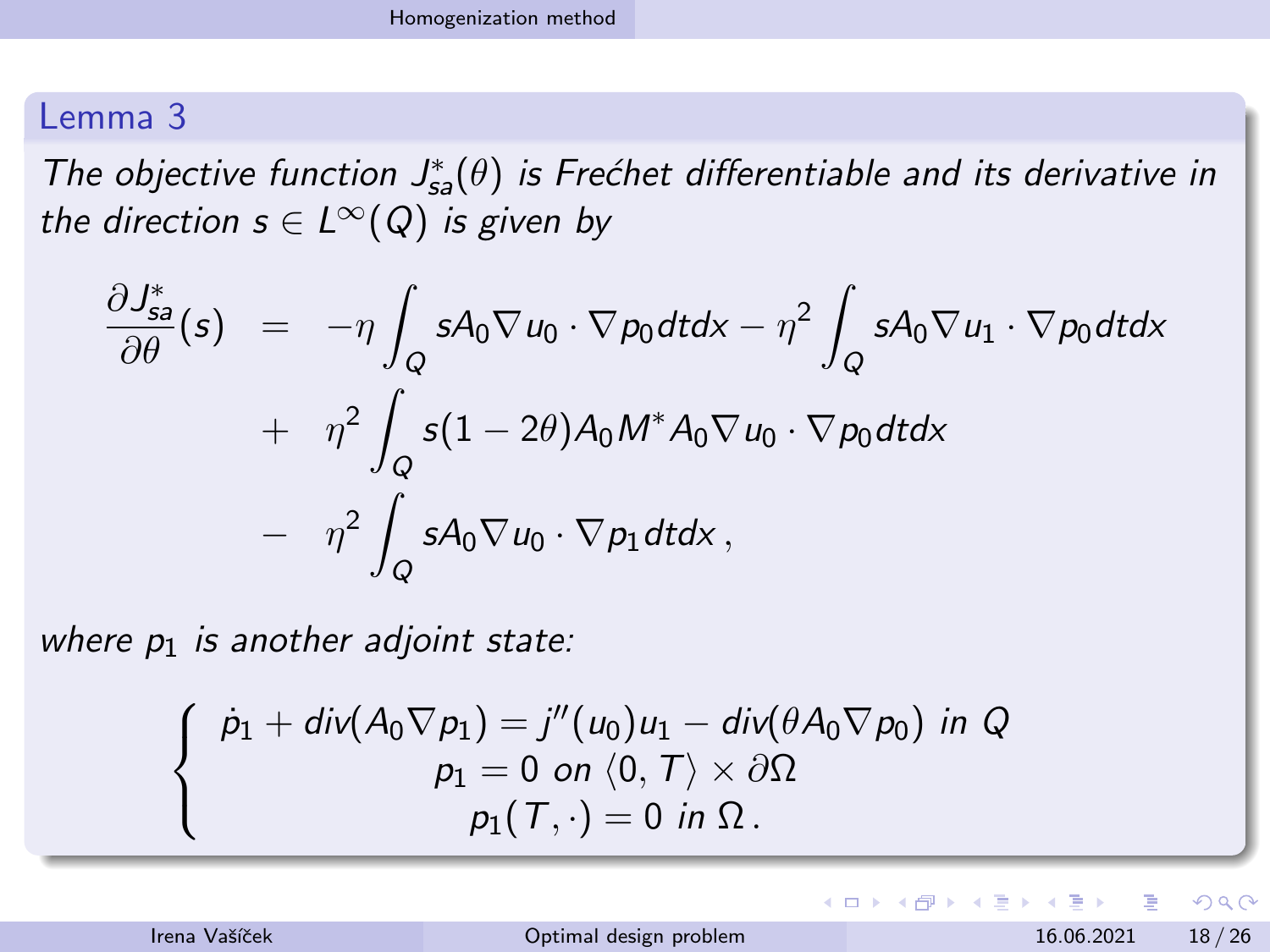## <span id="page-18-0"></span>Problem

Find optimal arrangement of materials:

$$
J(\chi)=\int_Q-u(t,x)dxdt\,
$$

$$
\begin{cases}\n\dot{u} - \text{div}(2\mathbb{I}(1 - 0.5\chi)\nabla u) = 1 \text{ in } Q = \langle 0, 1 \rangle \times \langle 0, 1 \rangle^2 \\
u = 0 \text{ on } \langle 0, T \rangle \times \partial \Omega \\
u(0, \cdot) = 0 \text{ in } \Omega.\n\end{cases}
$$

 $299$ 

イロト イ部 トイモ トイモト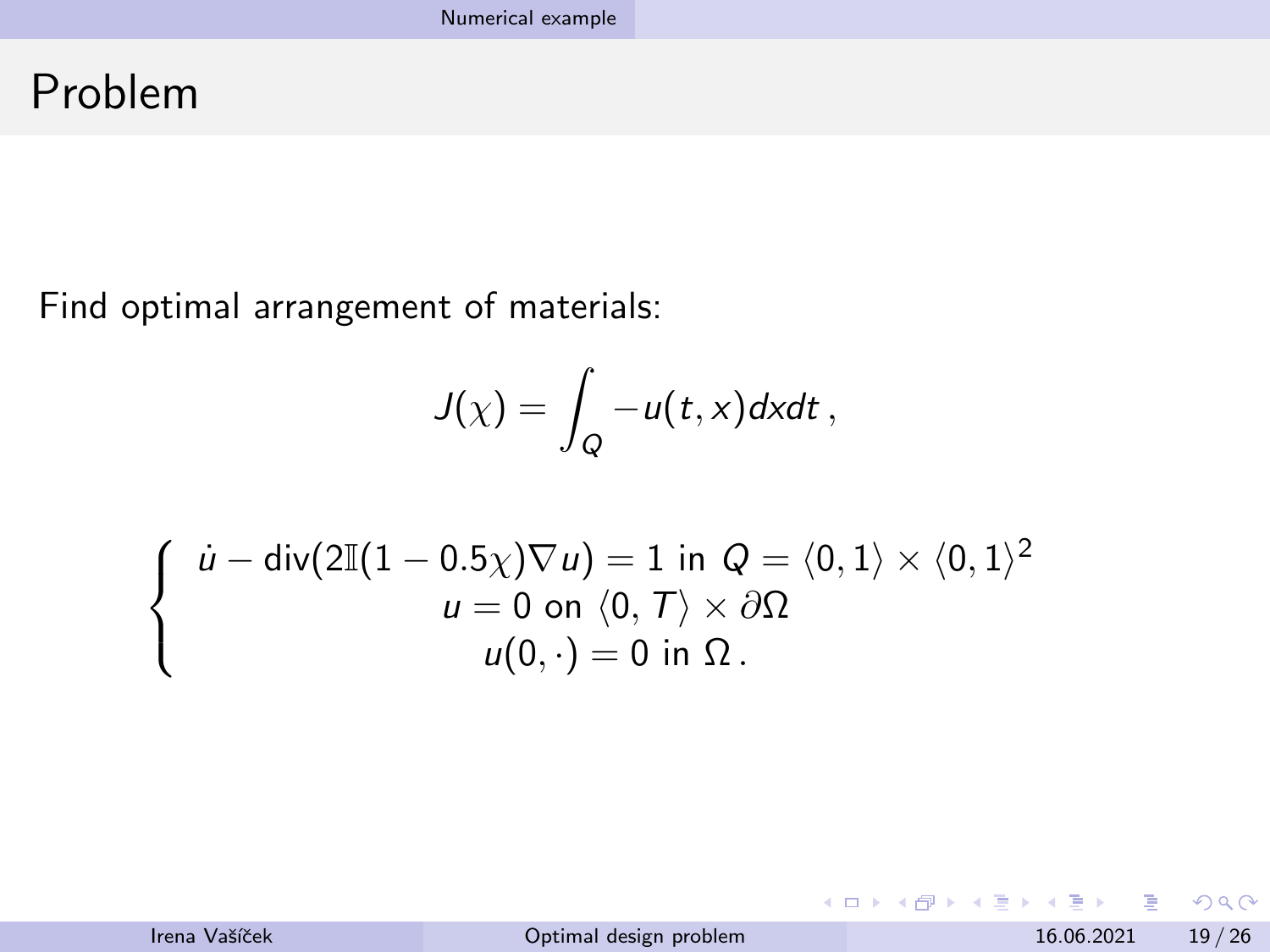

|  | Irena Vašíček |
|--|---------------|
|--|---------------|

16.06.2021  $20/26$ 

(ロ) (個) (目) (目) (目) 目 のQO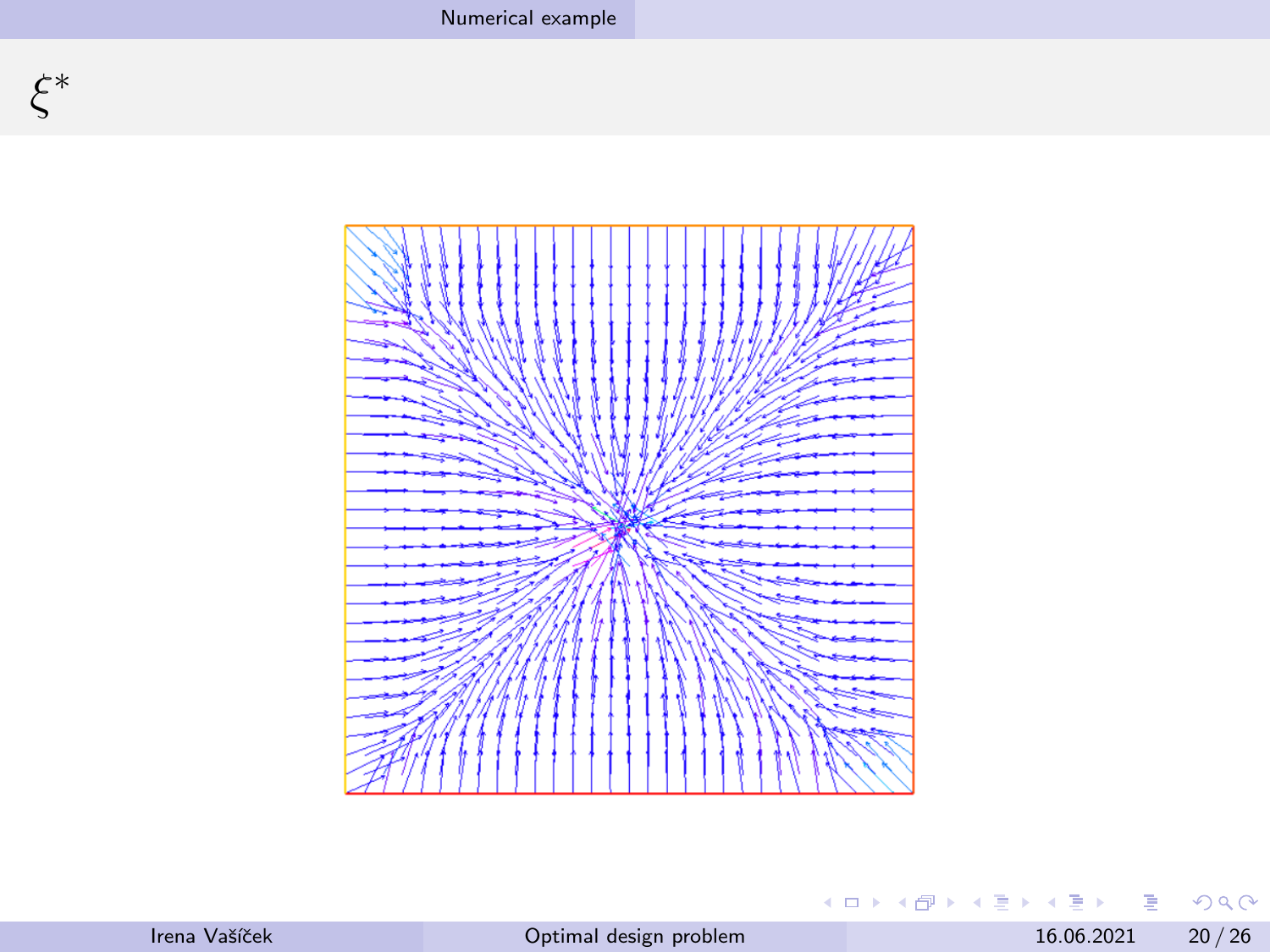



|  | Irena Vašíček |
|--|---------------|
|--|---------------|

**K ロ ▶ K 御 ▶ K 聖 ▶ K 聖 ▶ │ 聖│ めぬひ**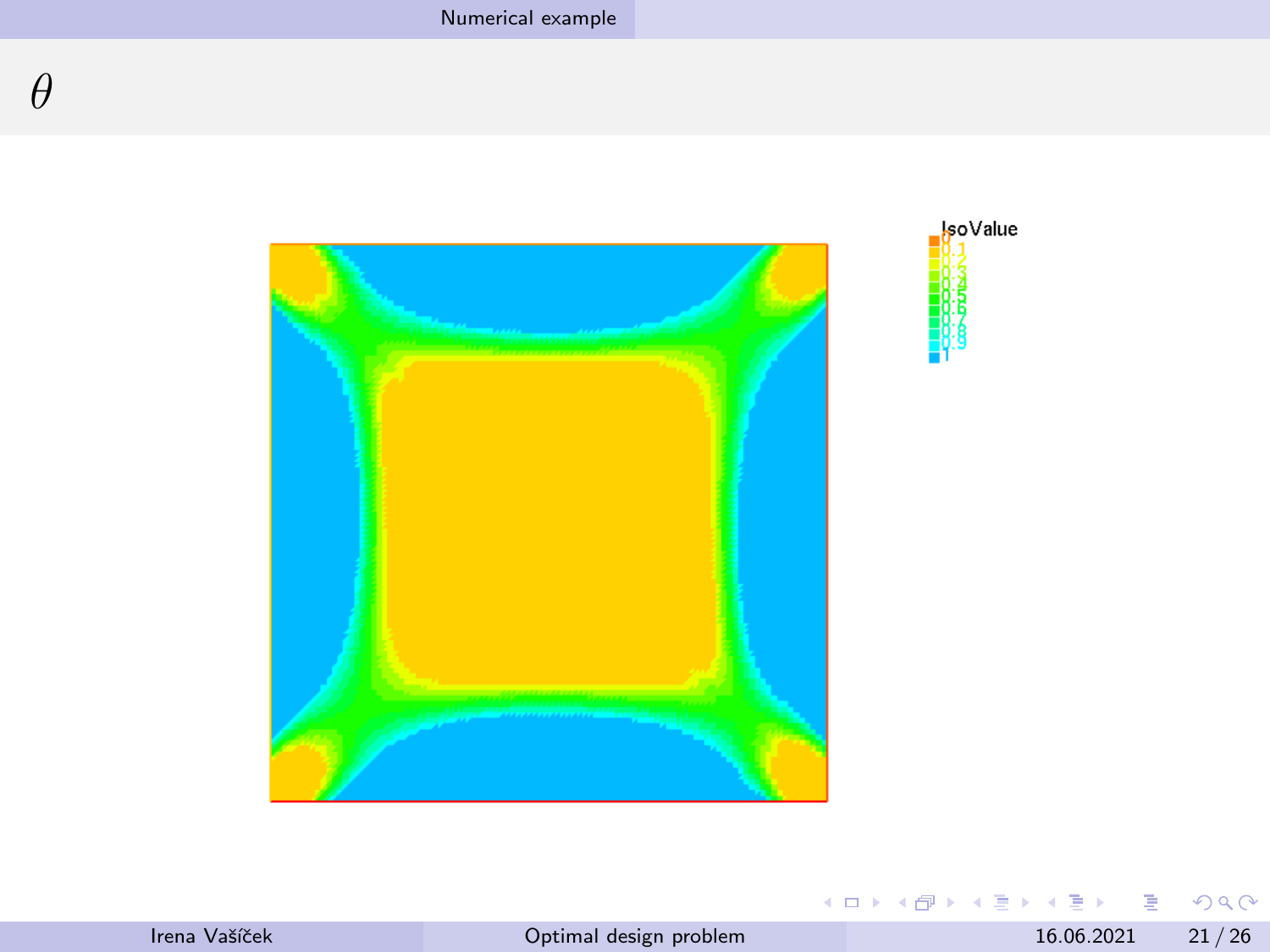# $u(0, \cdot)$





|  | Irena Vašíček |
|--|---------------|
|--|---------------|

K ロ ▶ K @ ▶ K 콜 ▶ K 콜 ▶ │ 콜 │ ◆ 9 Q ⊙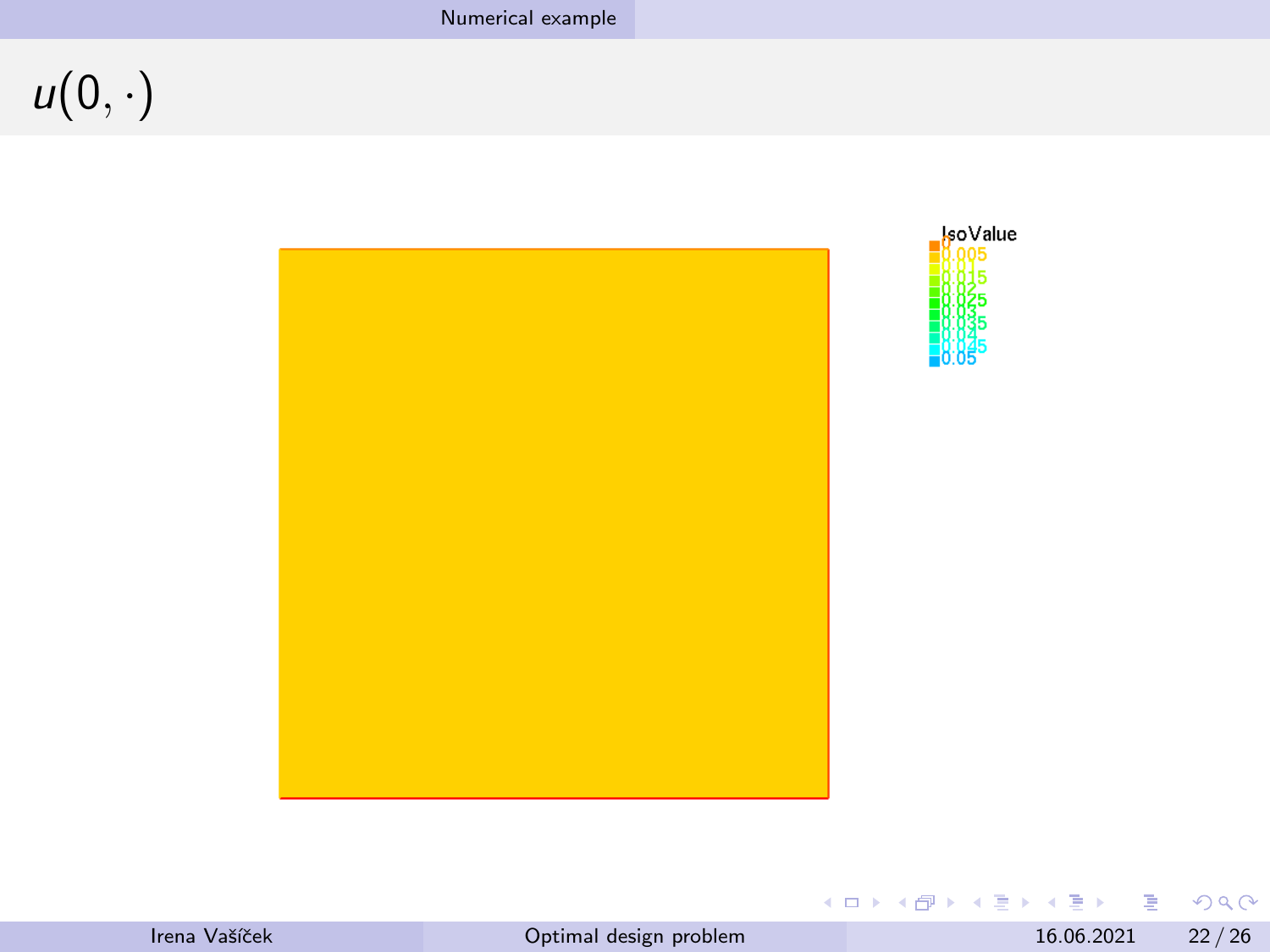$u(0.1,\cdot)$ 





Irena Vašíček

 $23/26$ 16.06.2021

K ロ > K 個 > K 差 > K 差 > → 差 → の Q Q →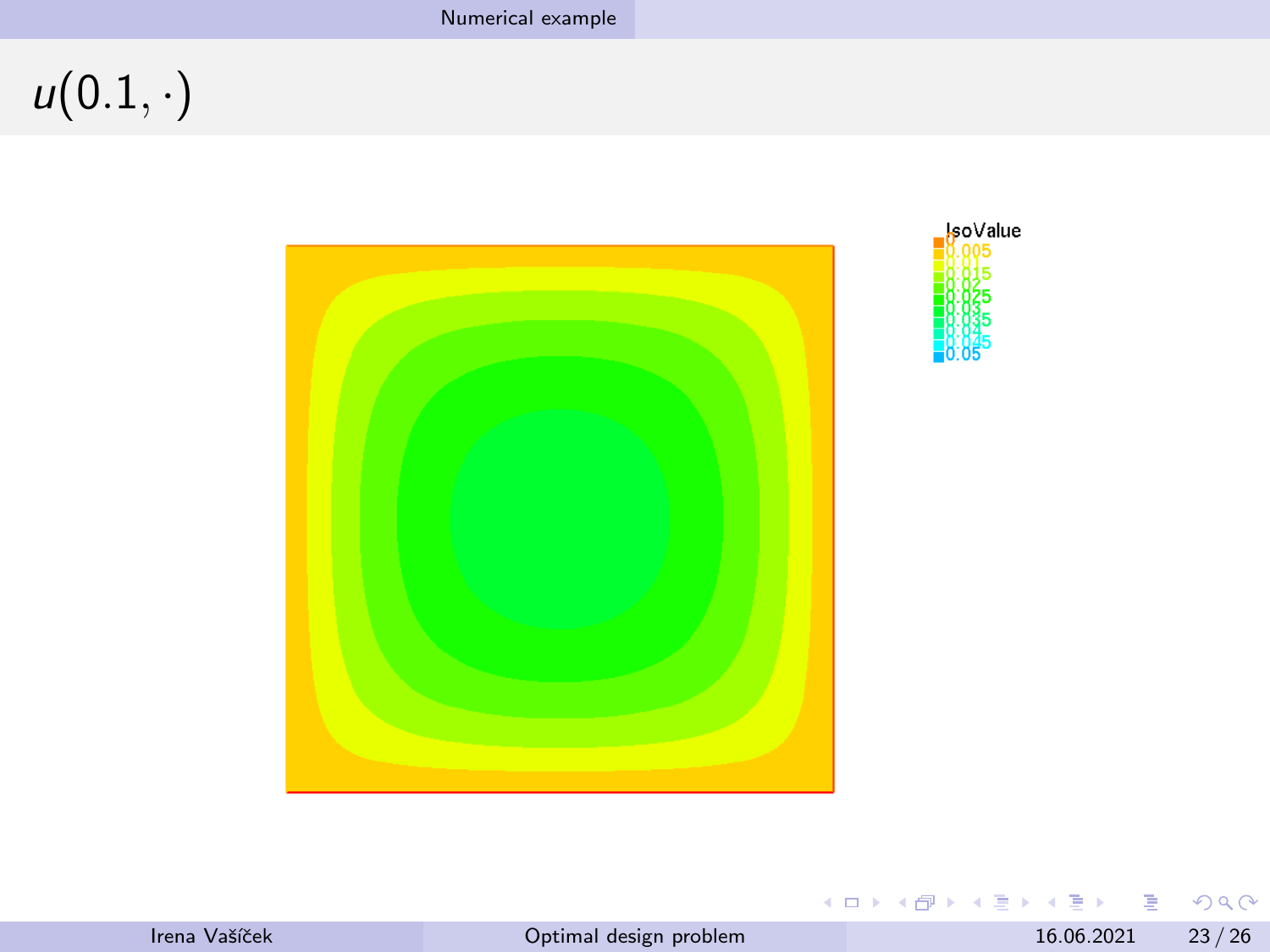$u(0.5,\cdot)$ 





| Irena Vašíček |  |  |
|---------------|--|--|
|               |  |  |

 $24/26$ 16.06.2021

K ロ ▶ K @ ▶ K 콜 ▶ K 콜 ▶ │ 콜 │ ◆ 9 Q ⊙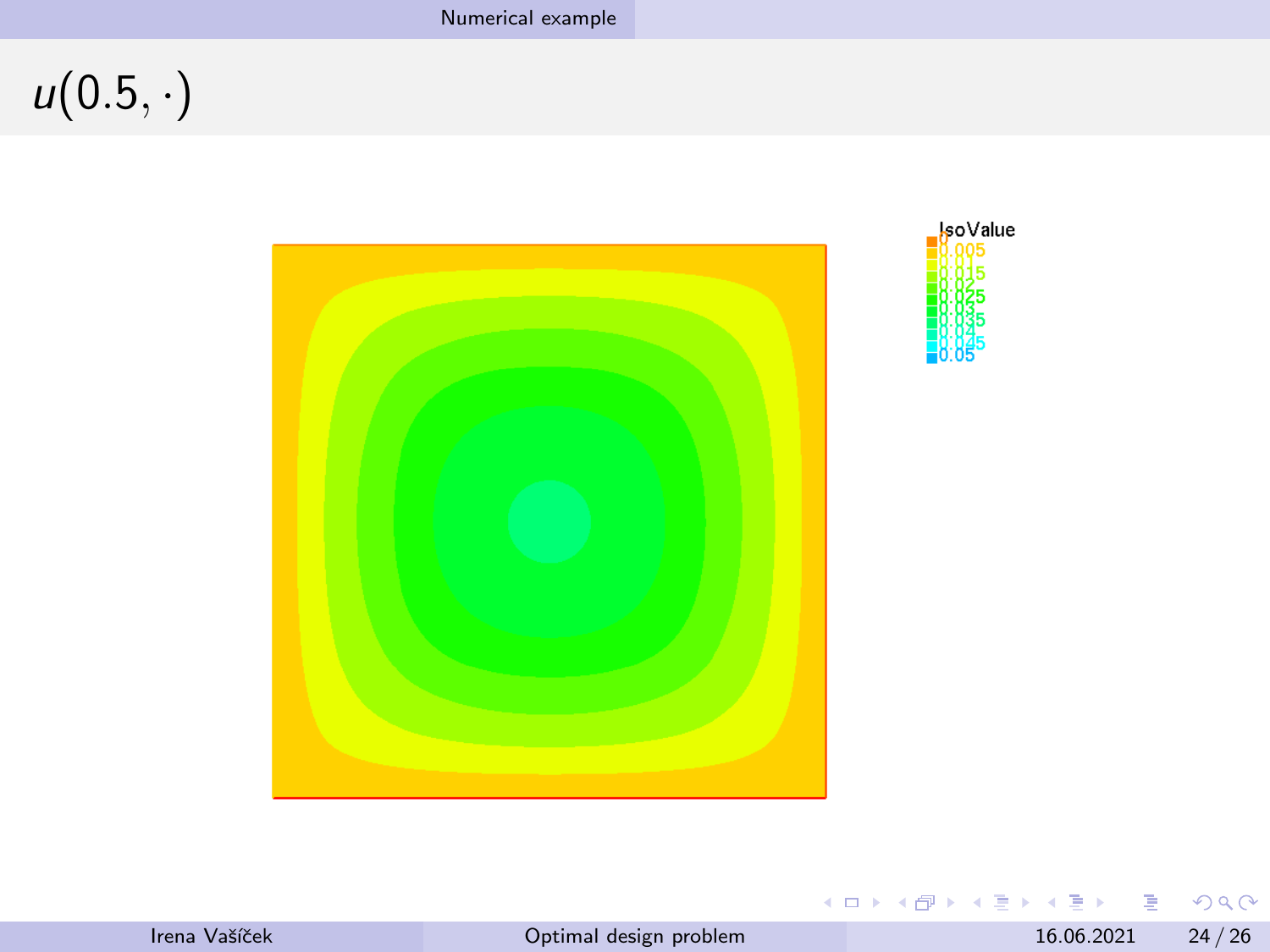$u(1,\cdot)$ 





|  | Irena Vašíček |
|--|---------------|
|--|---------------|

16.06.2021  $25/26$ 

K ロ ▶ K 個 ▶ K 할 ▶ K 할 ▶ ( 할 ) 10 Q Q ©